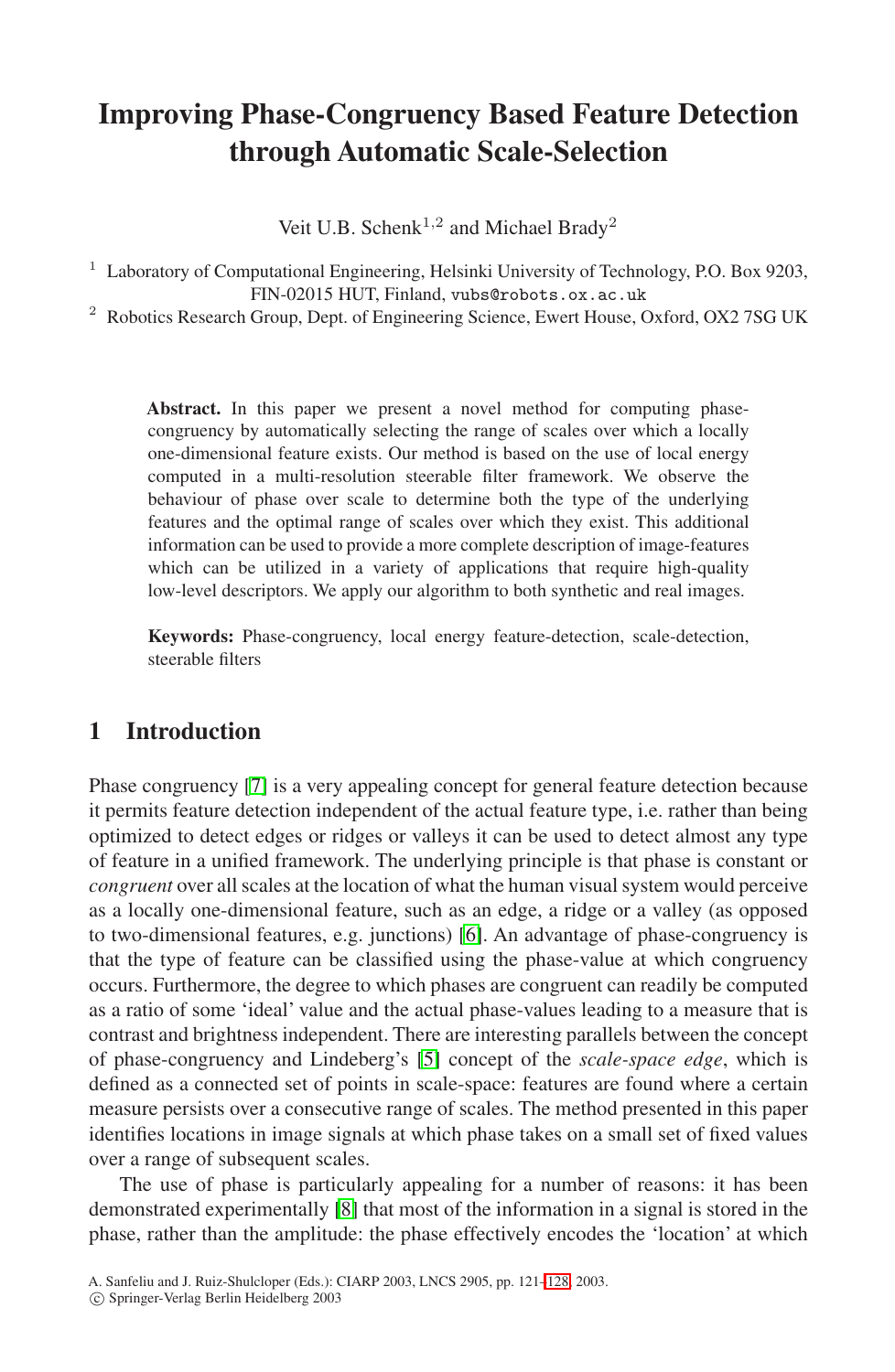<span id="page-1-0"></span>the individual sinusoid contribute to the overall signal. Furthermore, phase is stable not only under translation but also geometric deformations and contrast variations [\[1\]](#page-7-0).

One of the great advantages of the use of phase is that the exact position of a feature can be determined easily to sub-pixel accuracy [\[3\]](#page-7-0) without the need for explicit sub-pixel feature detection.

Morrone and Owens [\[7\]](#page-7-0) show that for a one-dimensional signal  $I(x)$  which has the short-term Fourier Transform expansion:

$$
I(x) = \sum_{n>0} A_n \cos(n\omega x + \phi_n) = \sum_{n>0} A_n \cos(\phi_n(x))
$$
 (1)

where  $A_n$ ,  $\phi_n$  are respectively the  $n^{th}$  components of amplitude and phase at position x, all phase-components  $\phi_n(x)$  are (near) identical at the location x of a feature.

Phase congruency can be shown to be directly related to local energy [\[10\]](#page-7-0) which in the one-dimensional case is defined as

$$
LE_{1D} = \sqrt{I^2 + H^2} \tag{2}
$$

where  $I$  is the input signal and  $H$  its Hilbert transform.

In practice, phase-congruency is obtained by computing local energy at a number of scales and integrating the resulting coefficients appropriately. Kovesi [\[4\]](#page-7-0) presents the first such computationally efficient implementation of phase-congruency. He defines a phase congruency measure  $PC(x)$  at signal location x as:

$$
PC(x) = \max_{\overline{\phi}} \frac{\sum_{n>0} A_n \cos(\phi_n(x) - \overline{\phi}(x))}{\sum_{n>0} A_n} = \frac{LE}{\sum_{n>0} A_n}
$$
(3)

The value of  $\phi(x)$  that maximizes (3) is the amplitude weighted mean local phaseangle. It can be shown that the numerator  $LE$  in the above expression is the local energy of the signal  $[10]$ ;  $\overline{PC}$  is consequently the (local) maximum of the amplitude-weighted sum of the phases (computed over a range of scales) normalized by the amplitude sum. Kovesi extends the concept to two dimensional signals and addresses issues such as noise or advanced phase-congruency based operators for symmetry and asymmetry. Although PC gives good results for a wide range of synthetic and natural images and produces feature maps that compare favourably with e.g. a Canny edge detector [\[4\]](#page-7-0), there are a number of drawbacks which are related to one major oversight: the fact that local energy is proportional to phase-congruency (see (3)) is only valid for isolated features and is no longer valid as soon as the spatial extent of the filter used overlaps neighbouring features in the input signal. This is illustrated in Fig. [1](#page-2-0) which shows in (A) a signal consisting of a square wave with decreasing frequency (from left to right). Subfigure (B) is the energy amplitude scaleogram (computed using (2) over a range of centre frequencies  $\lambda = 0.1:0.65$ .) The corresponding phaseogram is shown in Subfig. (C). A number of observations are immediately obvious:

**–** The range of scales over which edges have significant energy is much larger than the rather small range of scales over which ridges and valleys respond.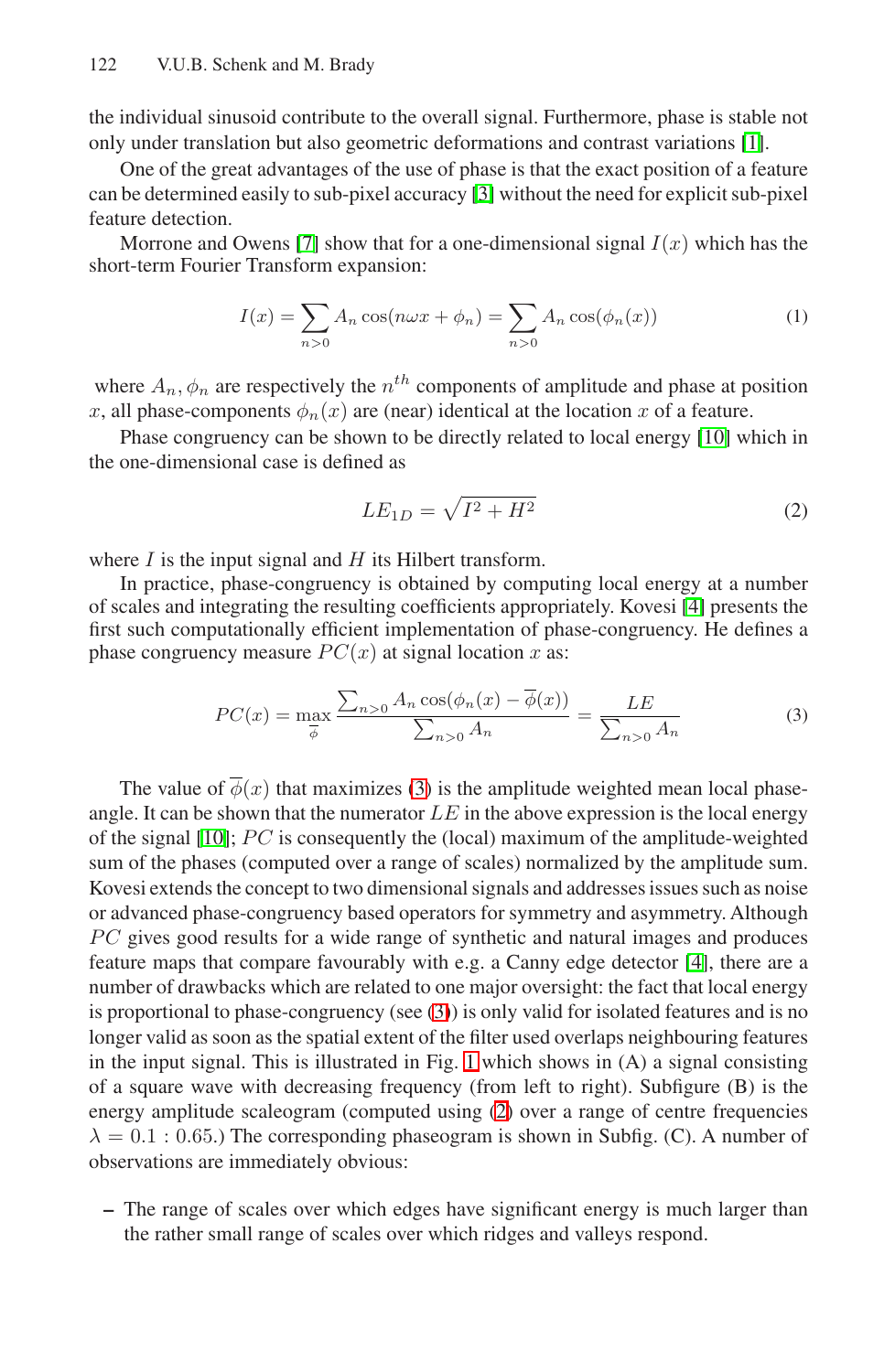<span id="page-2-0"></span>

**Fig. 1.** Locality of energy response: the energy distribution over scale depends not only on the underlying feature, but also its neighbourhood. See text for details.

- **–** There is interference as filters overlap neighbouring features leading to the cancellation of responses which in (B) correspond to the 'black holes' along the centre of the scaleogram (or alternatively, the regions in (C) where two columns of constant phase merge). In these regions phase is unstable and must not be used for further processing [\[3\]](#page-7-0).
- **–** A second form of interference occurs towards the low-frequencies (small  $\lambda$ ): responses due to combinations (rather than isolated) of neighbouring features add up to high energy amplitudes as shown by the broad high intensity curve in the scaleogram. The response is high even in between what we would regard as a feature and therefore must be excluded from further processing.

Since PC is computed over *all* scales, rather than the appropriate range of scales and – as illustrated above – strong features (edges) dominate neighbourhoods,  $\overline{PC}$  responds predominantly to edges and isolated very thin lines and produces spurious responses in areas with high energy which is due to interference of low-frequency responses. This is illustrated in Fig. [2](#page-3-0) and Fig. [3.](#page-4-0) The left of Fig. [2](#page-3-0) shows a synthetic image with a variety of structures including ridges, valleys and edges over a wide range of orientations, scales and with different amounts of smoothing.

The raw  $PC$  output is shown on the right in Fig. [2.](#page-3-0) There are high responses near most of the edges apart from the rather smooth edges in the lower left quadrant. The responses at the edges are also significantly stronger than those corresponding to the ridges and valleys in between these edges. As a result, the post-processed version shown in Fig. [3](#page-4-0) marks as interesting features only edges and is rather unsuccessful at identifying the smoothed features in the lower left quadrant. The method proposed in this paper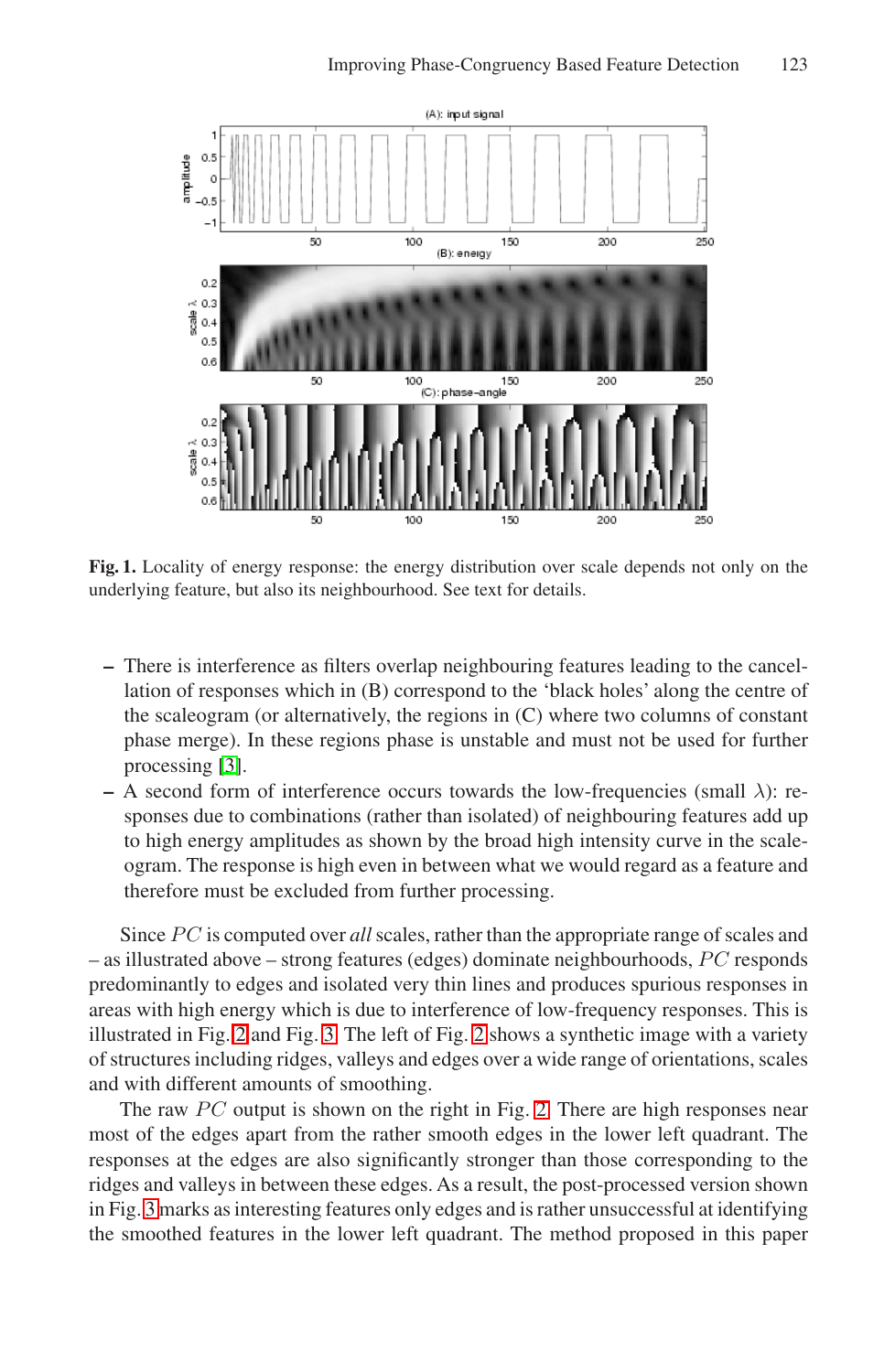<span id="page-3-0"></span>

**Fig. 2.** Left: Synthetic signal with variety of locally one-dimensional features (edges, ridges, valleys). Right: corresponding  $PC$  map. Note the strong responses at edges, almost uniform response in bottom-left quadrant and weak responses at ridges/valleys.

identifies a wider range of geometric features than just edges and provides a better response to heavily smoothed features, as in the lower left quadrant of the image, thus taking advantage of local energy's inherent ability to respond to *any* type of locally one-dimensional feature equally well.

## **2 Methodology**

Our approach is based on the use of local energy for feature detection. At each location in the image, we compute an energy response, which can be used to obtain an energyamplitude and a phase-angle  $\phi$ . Since we are interested in the energy response and phase-angle at each image feature independent of its orientation, we interpolate the exact response at the orientation  $\theta_l$  of each image-point through the use of steerable filters [\[2\]](#page-7-0). We define  $\theta_l$  to be *perpendicular* to the locally one-dimensional feature, i.e. along the orientation of maximum variation. Only regions of the image with high local energy will be selected for further processing. Since the post-processing stages involve tracking phase  $\phi$  over multiple scales, the signal is decomposed at multiple resolutions.

### **2.1 Decomposition and Orientation Computation**

Local energy is computed using quadrature pairs of odd-symmetric and even-symmetric bandpass filters. We decompose the image using a steerable filter bank at  $N<sub>o</sub> = 4$ odd-symmetric and  $N_e = 5$  even-symmetric orientations  $\theta_o$  and  $\theta_e$  distributed evenly over the half-circle of orientations  $0.\pi$  (i.e.  $\theta_o = \frac{\pi}{4}[0, 1, 2, 3]$  and  $\theta_e = \frac{\pi}{5}[0, \dots, 4]$ ) and  $S = 15$  closely spaced scales (spacing of 0.2 octaves for filters with 1-octave bandwidth) in order to approximate a continuous decomposition (in scale). In the following, where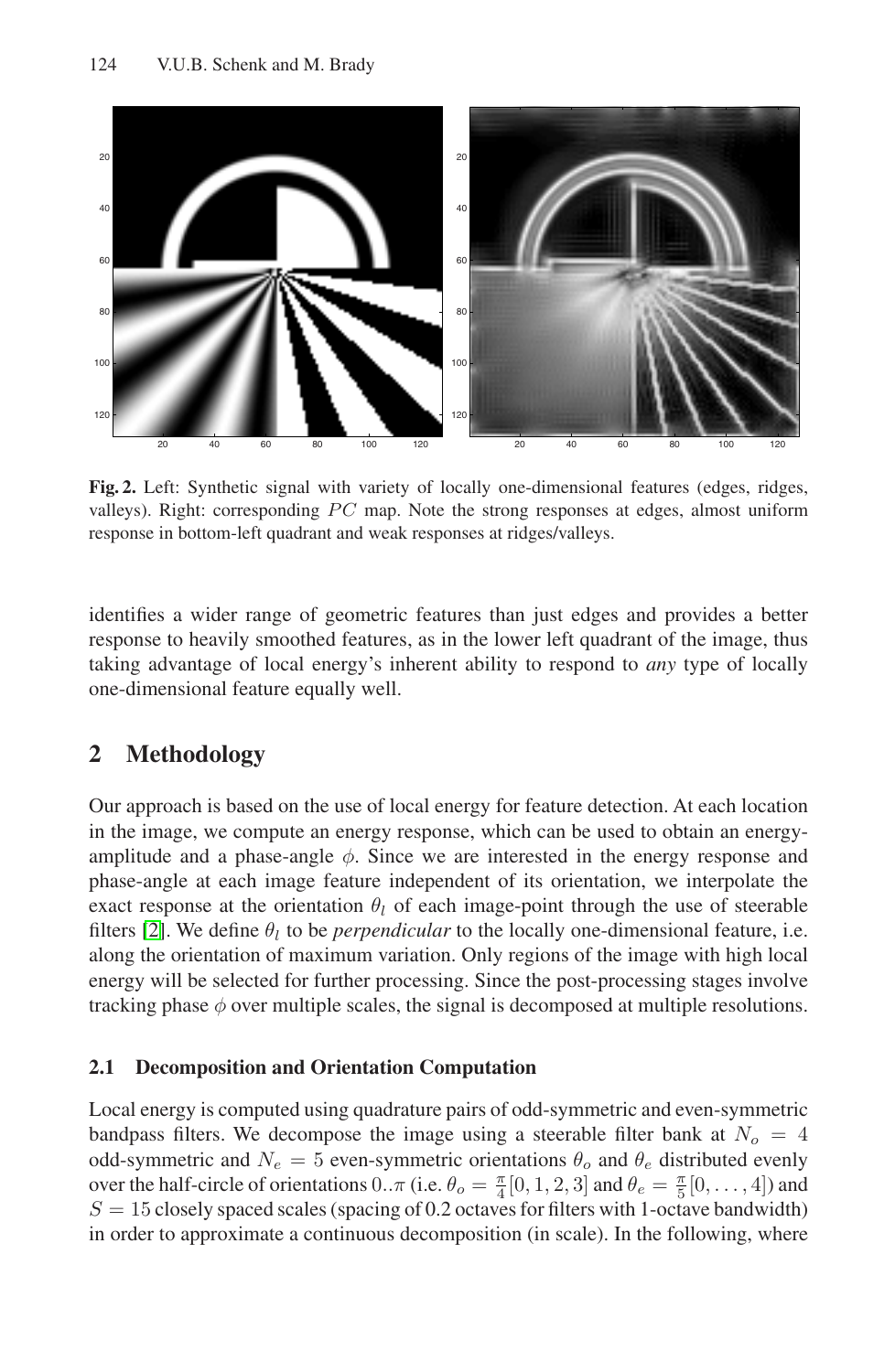<span id="page-4-0"></span>

**Fig. 3.** Left: PC map after postprocessing (non-maximum suppression and hysteresis thresholding). Note the noisy response in bottom left quadrant. Furthermore, only edges are detected. Right: LE: Ridge (black) and valley (white) feature points overlaid onto original image. See text for more details

appropriate, the scale index  $s$  is omitted to improve legibility. The polar-separable filters are constructed in the Fourier domain with a cosine raised to the power 2 on a log-scale as the radial component and a quadrature pair of filters for the angular component which has a  $\cos^3$  and  $|\cos^3|$  cross-section for the odd/even-symmetric filter-parts respectively [\[9\]](#page-7-0).

The image is convolved with the resulting filterbank by multiplying the Fourier Transform of the image with the individual filters and inverse Fourier transforming. The resulting subbands are kept at full resolution, i.e. no pyramid scheme is used, which facilitates the tracking of phase through scale. The 2D extension of [\(2\)](#page-1-0) is

$$
LE_n = \sqrt{O_n^2 + E_n^2} \tag{4}
$$

where  $O_n$ ,  $E_n$  are the  $n^{th}$  odd/even-symmetric responses for each of the  $N_o$  orientations. Since  $N_o \neq N_e$  and the odd-symmetric and even-symmetric filters consequently are not aligned, they need to be aligned prior to computing  $LE$ . This is achieved by steering the even-symmetric filters to the orientations  $\theta_o$ .

**Orientation Computation.** At each point and for every scale local orientation  $\theta_l$  is found as

$$
\theta_l = \frac{1}{2} \arctan(imag(\bar{V})/real(\bar{V}))
$$
\n(5)

where  $\bar{V} = \sum_{n=0}^{N_o - 1} \exp(i2n\pi/N_o)|LE_n|$  is the amplitude weighted sum of oriented unit length vectors aligned with  $\theta_o$ .

At each point and scale S, the  $N<sub>o</sub>$  subband coefficients are steered to  $\theta<sub>l</sub>$ . The result of this operation is a cuboid of S steered energy response-maps.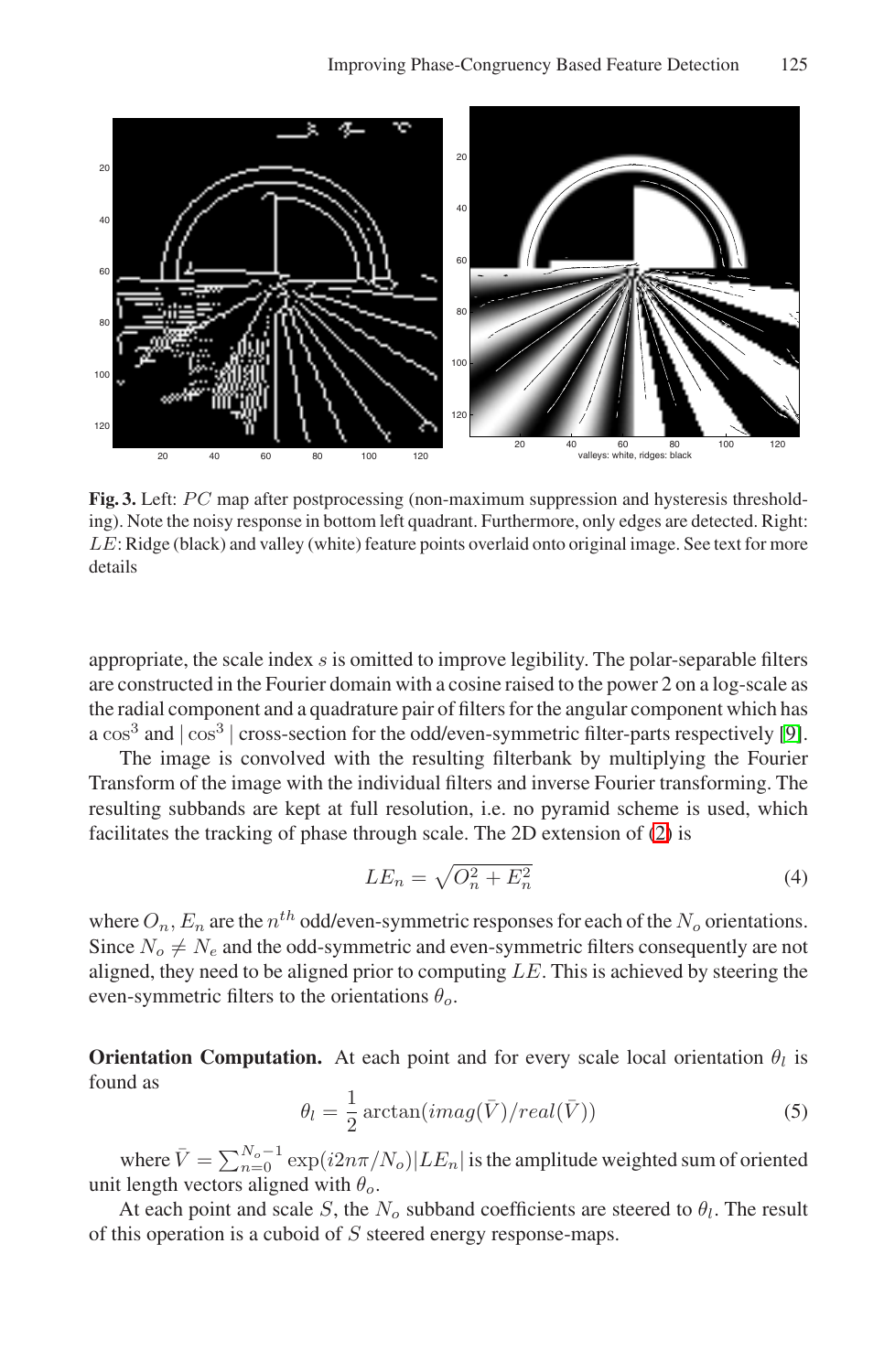#### **2.2 Tracking Phase over Scale**

The basic idea for determining the correct range of scales over which to compute phasecongruency is to track the precise, i.e. sub-pixel contours of phase over scale and to label a location in the image as 'interesting' if phase is congruent over a minimum number of scales. The candidate points are obtained using the Matlab function contourc on each response map of the cuboid using the appropriate phase-angles for positive/negative edges and ridges and valleys.

In order to avoid having to exhaustively search the entire image, we use hysteresis thresholding of local energy amplitude to reduce the number of candidate points.

For each of the (equally spaced along a phase-contour) candidate points p, we iterate through all scales  $\lambda$ . If p has correspondences with the same phase-value in a minimum number  $l_{min}$  of subsequent scales, then p is marked as a feature point for that particular phase-value. The start and end-scales  $\lambda_b$  and  $\lambda_e$  of where phase is congruent are recorded. All points in the chain from  $\lambda_b$  to  $\lambda_e$  are removed from the set of candidate points, i.e. they will not be considered at subsequent stages. Correspondence is established if the contours at subsequent scales are no further apart (measured as the distance between two parallel contours) than a specified fraction  $d_{max}$  of pixels. The subpixel location of  $p$  is recorded as the mean of all points in the chain.

Through extensive experimentation on a large set of images we found that the values  $d_{max}=0.3$  pixels and  $l_{min}=4$  scales give excellent results for a wide range of images. The choice of  $d_{max}$  is not critical, values between  $0.2 \leq d_{max} \leq 0.5$  give acceptable results. The choice of  $l_{min}$  directly affects

1) the sensitivity to the degree of smoothing a feature has undergone: strong smoothing leads to responses with a small frequency spread, i.e. there are only significant responses over a (very) small range of scales. Values of  $l_{min} \gg 4$  therefore eliminate strongly smoothed features and favour sharp transitions. Since edges exist over a wider range of scales than lines, too large a value for  $l_{min}$  would therefore favour edges over lines.

2) How features in closely packed neighbourhoods are treated: as the filter-size increases, the filters quickly start to overlap multiple features, leading to interference in responses. As a result, stability in phase over scale is only guaranteed over a small range of scales. If  $l_{min}$  is too large, regions with densely packed features are eliminated. Note that  $l_{min}=4$  is a value we obtained empirically for a decomposition over  $S=15$  scales with a corresponding step-size of 0.2 octaves.  $l_{min}=4$  therefore implies that a feature needs to exist over just under one octave.

The method is stable with respect to the thresholds, small changes lead to gradual changes in the output, rather than catastrophic failure.

### **3 Results**

The methods described in the previous sections were applied to a number of synthetic and real images with varying noise and contrast levels and different densities of features. The results of LE are displayed as follows: since the location of the feature-point is computed at subpixel accuracy, the resulting points are displayed as short lines perpendicular to  $\theta_l$ , i.e. parallel to the orientation of the locally one-dimensional feature.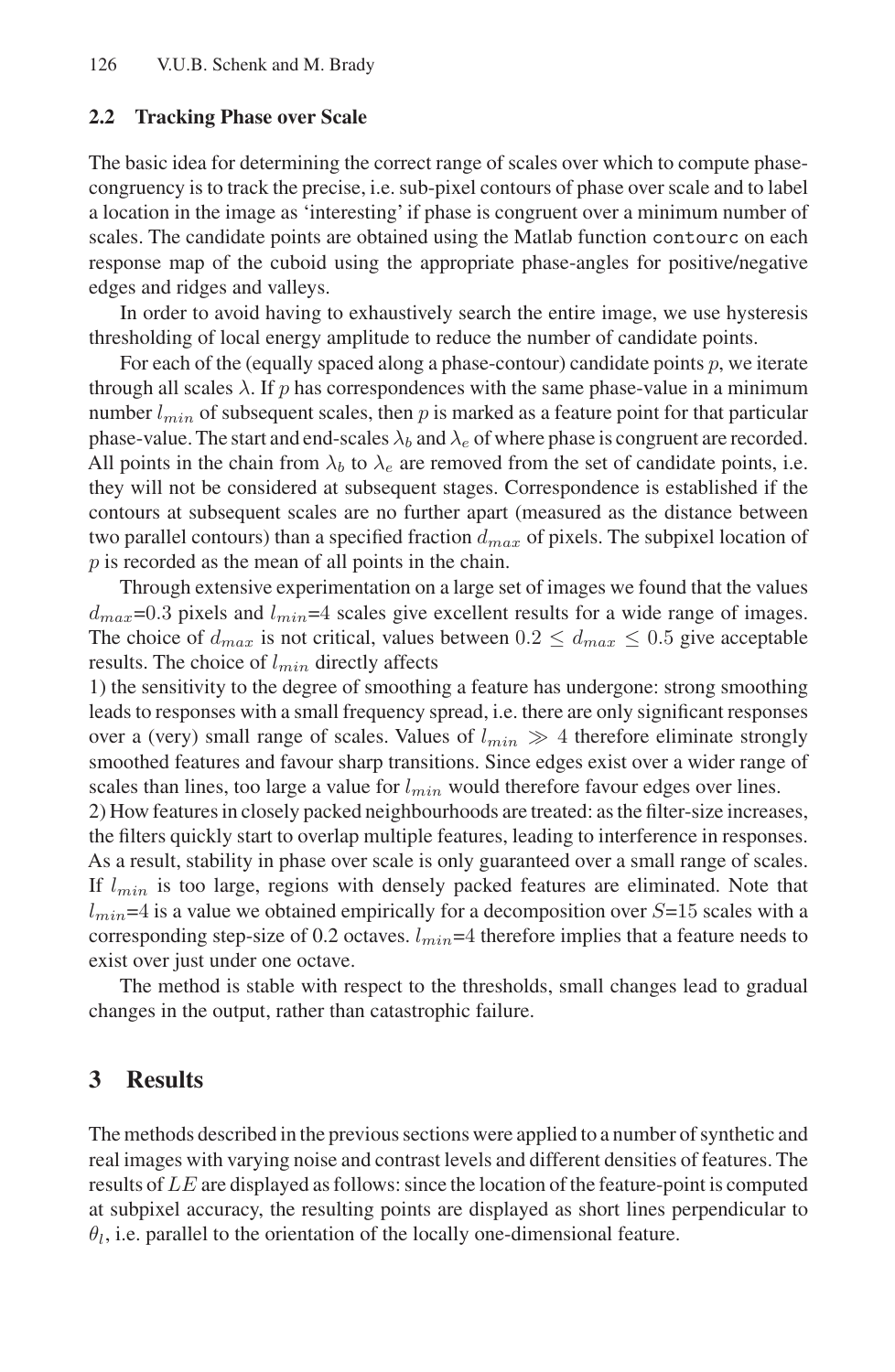<span id="page-6-0"></span>

**Fig. 4.** Top: Fingerprint. Bottom: Writing on floor. See text for details

The right of Fig. [3](#page-4-0) shows the ridges and valleys found in the synthetic signal of Fig. [2](#page-3-0) overlaid in black and white respectively. For clarity the edges were not marked. Note that we have found and marked a range of features which were completely missed by  $PC$  as shown on the left in Fig. [3.](#page-4-0) In particular, we have found the relevant ridges and valleys independently of their actual width not only in the regions with sharp transitions, but also in the smoothed region of the image. It is clear that broad ridges and valleys towards the edge of the image are not marked, this is due to the fact that the filters used were not large enough to respond to features of this size. As expected, the edges of these features are detected however. This example also illustrates one of the problems of the method: very fine lines or edges in neighbourhoods with closely spaced features are not detected reliably as shown e.g. in the centre of the image. At these locations, phase is only valid over a very limited range of scales, due to interference from neighbouring features. This is however a property of phase-congruency per se, rather than the fault of LE.

In the two images at the top of Fig. 4 the ridges found in an image of a fingerprint are highlighted. The left image shows the output of the  $LE$  method (for clarity, the edges and valleys were not marked). Despite the noise-levels and variation in width, the exact centres of the ridges have been marked correctly. This means, not only can we detect the ridges, but we can also describe it in terms of width, orientation etc. The right image shows the output of  $PC$ . As with the other examples, the edges dominate most other features. Additionally, because the features are relatively closely spaced, there is significant interference between neighbouring features, leading to a high level of spurious, noisy responses.